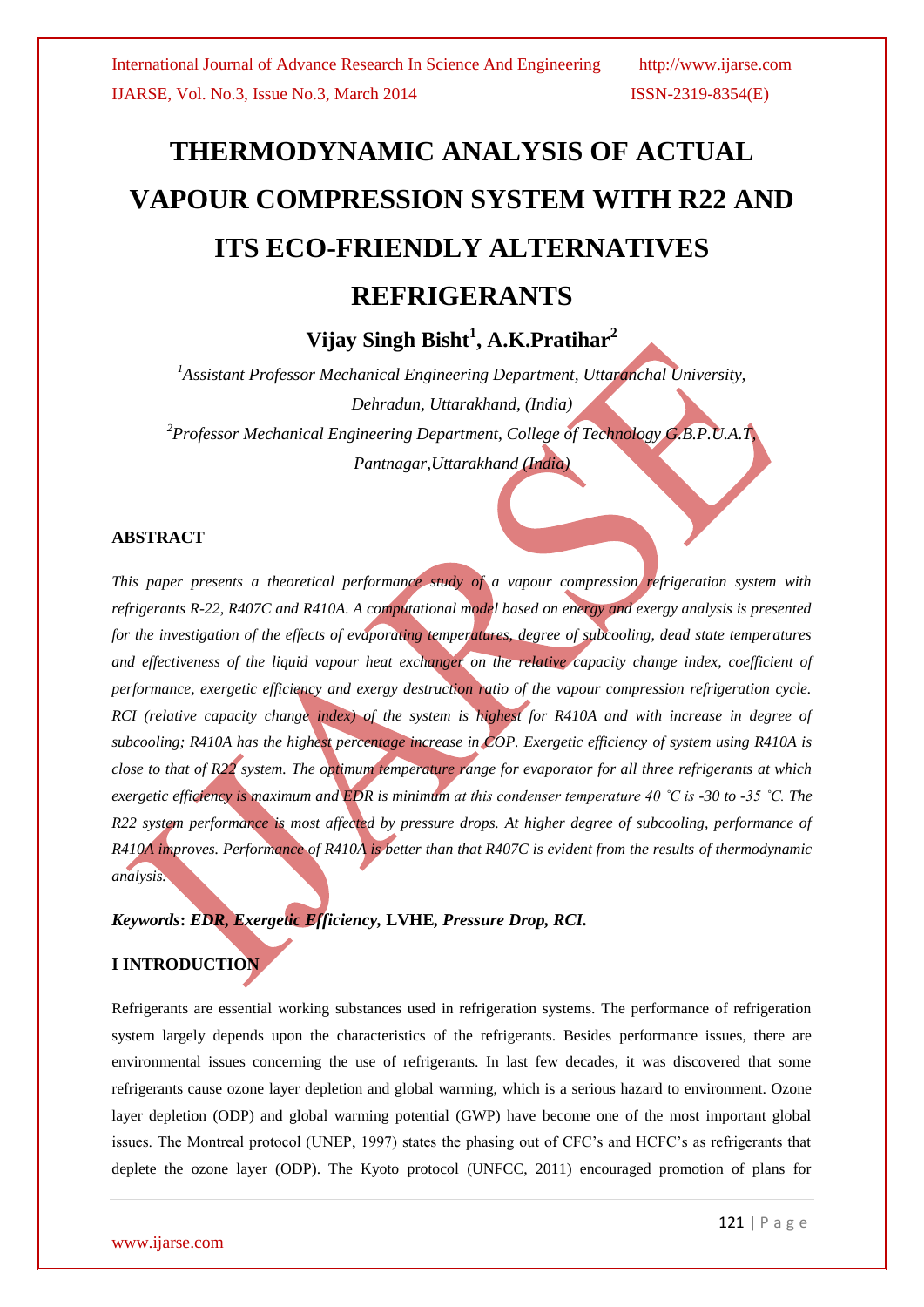sustainable development and reduction of global warming potential (GWP) including the regulations of HCFCs. Chlorofluorocarbons (CFCs) are the refrigerants which were responsible for both the environmental problems. Ozone layer depletion problem has been almost solved by replacing chlorofluorocarbons (CFCs) by hydro fluorocarbons (HFCs), hydrocarbon (HCs) and some natural refrigerants. However, problem of global warming is still associated with some newer refrigerants.

R22 refrigerant was mainly used in air conditioners and deep freezers etc. R22 has ozone depletion potential (ODP) of 0.034. The global warming potential (GWP) of R22 is 1700 and atmospheric life time of 12 years. The replacements of R22 are R407C and 410A having zero ozone depletion potential. Although, R22 has very low ozone depletion potential but high global warming potential. The replacements of R22 are R407C and 410A. The GWP of R407C and R410A are 1600 and 2000 respectively. Since both the refrigerants are blends are unstable and have negligible atmosphere life time. Therefore, search for better alternatives which have zero ozone depletion potential (ODP) and zero or lower global warming potential (GWP) and having low atmospheric life time is still on.

The main characteristics of R22 and its alternative are given in Table 2

| Characteristics                 | R <sub>22</sub>    | <b>R407C</b>                     | <b>R410A</b> |
|---------------------------------|--------------------|----------------------------------|--------------|
| Chemical Formula                | CHCIF <sub>2</sub> | CH <sub>3</sub> CHF <sub>2</sub> | $C_3F_4H_2$  |
| Molecular weight (g/mol)        | 120.92             | 66.05                            | 114.04       |
| Boiling point $(^{\circ}C)$     | $-40.8$            | $-43.63$                         | $-51.36$     |
| Ozone Depletion Potential (ODP) | 0.034              | $\mathbf{0}$                     | $\theta$     |
| Global warming Potential (GWP)  | 17,80              | 1700                             | 2000         |
| <b>Safety Group</b>             | A <sub>1</sub>     | $A_1$                            | $A_1$        |

| Table 2 Characteristics of R22 and Its Alternative Refrigerants [1] |  |
|---------------------------------------------------------------------|--|
|                                                                     |  |

A computational model based on the exergy analysis was presented on vapor compression refrigeration cycle**[2].** It was found that the evaporating and condensing temperatures have strong effects on the exergy losses in the evaporator and condenser and on the second law of efficiency and COP of the cycle but little effects on the exergy losses in the compressor and the expansion valve. **[3]** A comparative exergetic analysis on R22 and its substitution R407C had carried out . The overall exergetic performance of the plant working with R22 was consistently better than that of its candidate substitute.

Theoretical analysis of vapour compression refrigeration system with R502, R404A and R507A **[4].** This study presented a detailed exergy analysis of an actual vapour compression refrigeration (VCR) cycle. The results revealed that R507A was better substitute to R502 than R404A. An experimental evaluation of R22 and R407C evaporative heat transfer coefficients in a vapour compression plant **[5].** The experimental conditions under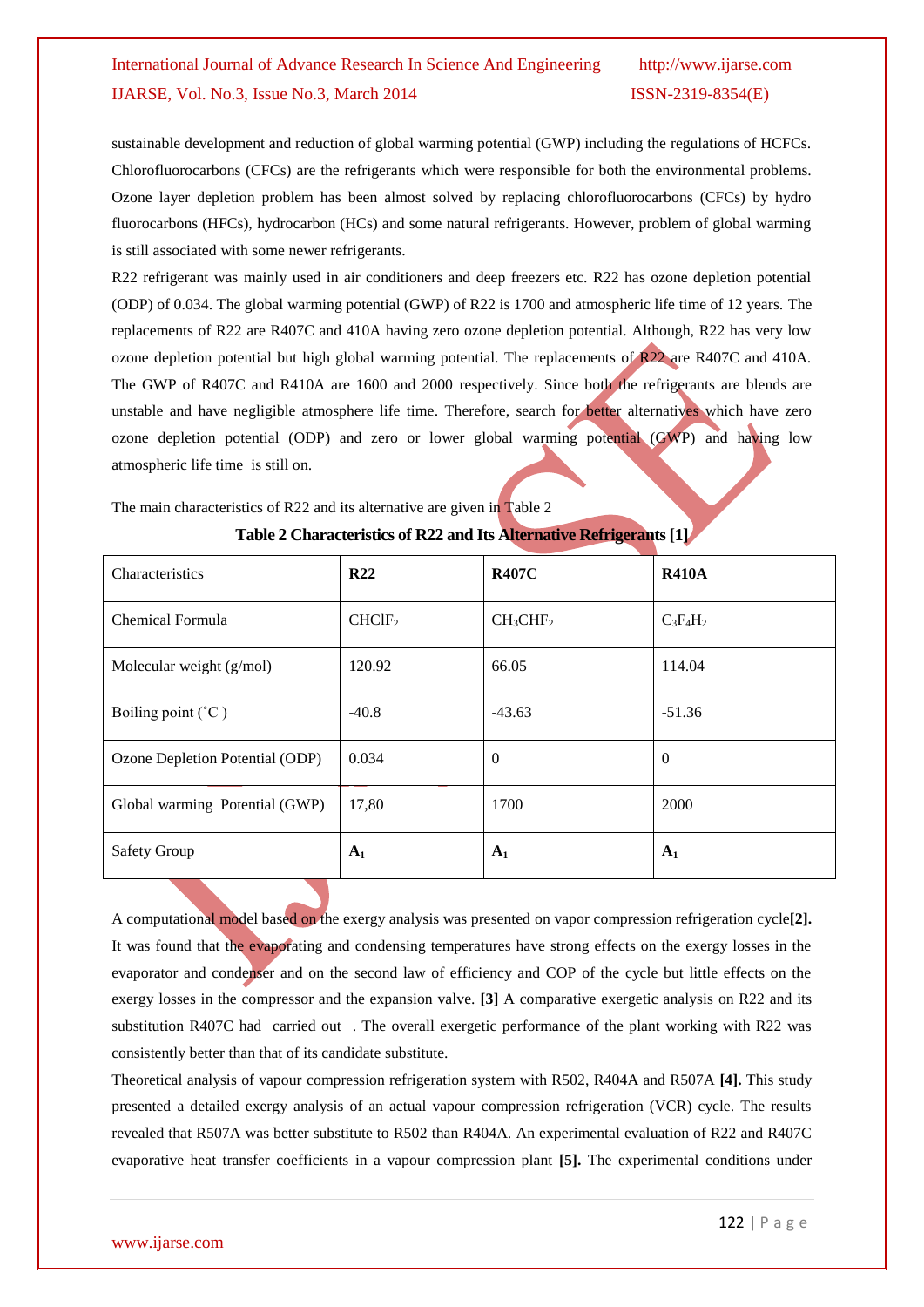which heat transfer coefficients were determined reflect a typical working situation for small l-scale refrigeration systems. The heat flux ranged from 1.9 to 9.1 kW/ $m^2$  and the mass flux was varied from 30 to 140  $kg/m<sup>2</sup>s$ . An experimental evaluation is performed on a single-stage vapour compression plant using three different working fluids, R134a, R407Cand R22. This fact was transferred to the COP, obtaining a smaller value of the COP using R22 than using R407C for high compression ratios **[6].** had presented effect of evaporator temperature on vapor compression refrigeration system **[7].** This study presented comparable evaluation of R600a (isobutane), R290 (propane), R134a, R22, for R410A, and R32 an optimized finned-tube evaporator, and analyses the evaporator effect on the system coefficient of performance (COP). From literature review, it concludes that there is need of thermodynamic analysis of alternative refrigerants to R22. Find out parameters that enhance system performance while using alternative refrigerants.

### **II ANALYSIS OF VAPOUR COMPRESSION SYSTEM**

The vapour compression system used in present analysis has been shown in figure 2.1.

#### **2.1 Assumptions**

Following assumptions have been taken in the analysis:

- 1. The system is at steady state condition. All processes are steady flow processes.
- 2. Changes in kinetic and potential energy in analysis of all the components of system.
- 3. There is no heat in-leak to the system.
- 4. Pressure losses in pipelines are neglected.



#### **Figure 2.1 Showing Vapour Compression Systems with Liquid Vapour Heat Exchanger**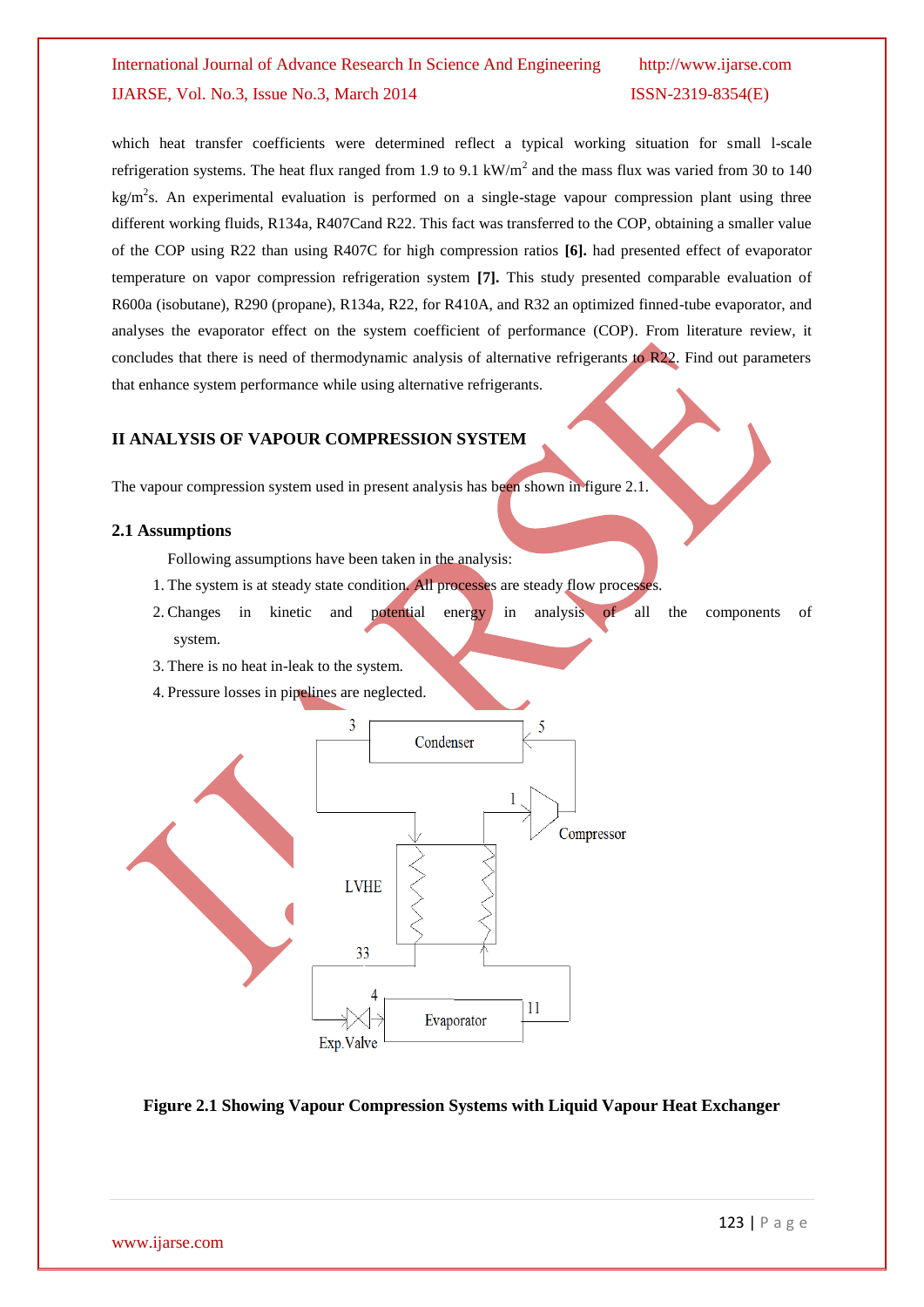

**Fig.2.2 p-h Diagram of Vapour Compression System with Liquid Vapour Heat Exchanger**

| 2.2 First Law Analysis of Vapour Compression System                                                       |       |
|-----------------------------------------------------------------------------------------------------------|-------|
| $E_{\rm in} = \dot{E}_{\rm out}$                                                                          | (2.1  |
| Energy balance equation for compressor                                                                    |       |
| $\dot{m} h_1 + \dot{w}_{1-2} = \dot{m} h_2$                                                               | (2.2) |
| $\dot{w}_{1-2} = \dot{m} (h_2 - h_1)$                                                                     | (2.3) |
| $\eta_{\text{comp,isen}} = \frac{h_2 - h_4}{h_5 - h_4}$                                                   | (2.4) |
| $\mathbf{h}_5 = \frac{\mathbf{h}_2 - \mathbf{h}_4}{\mathbf{I}_{\text{comp}, \text{isen}}} + \mathbf{h}_4$ | (2.5) |
| $\dot{w}_{comp, actual} = \dot{m}_r(h_5 - h_1)$                                                           | (2.6) |
| Energy balance equation for condenser                                                                     |       |
| $Q_C = \dot{m} h_5 - \dot{m} h_2$<br>Energy balance equation for LVHE                                     | (2.7) |
|                                                                                                           |       |

Since the mass flow rate of liquid and vapour is the same, we get from the energy balance of the heat exchanger.  $Q_n = h_1 - h_{11} = h_3 - h_{12}$ (2.8) The effectiveness of LVHE is the ratio of the actual to maximum possible heat transfer rates. In our system effectiveness is given as

$$
\varepsilon = \frac{T_1 - T_{11}}{T_3 - T_{11}}\tag{2.9}
$$

The effect of a liquid-suction heat exchanger on refrigeration capacity can be evaluated in terms of RCI **[8].**

$$
RCI = \left(\frac{(h_{11} - h_{33}) - (h_{11} - h_3)}{(h_{11} - h_3)}\right) \times 100\tag{2.10}
$$

 $Q_e$  is refrigerating effect, given as

$$
\mathbf{Q}_e = \mathbf{h}_1 - \mathbf{h}_4 \tag{2.11}
$$

$$
\mathbf{Q}_{\mathbf{rc}} = \dot{\mathbf{m}} \times \mathbf{Q}_{\mathbf{e}} \tag{2.12}
$$

Energy balance in expansion valve  $\dot{m}$   $h_{22}$  =  $\dot{m}$   $h_4$ 

(2.13)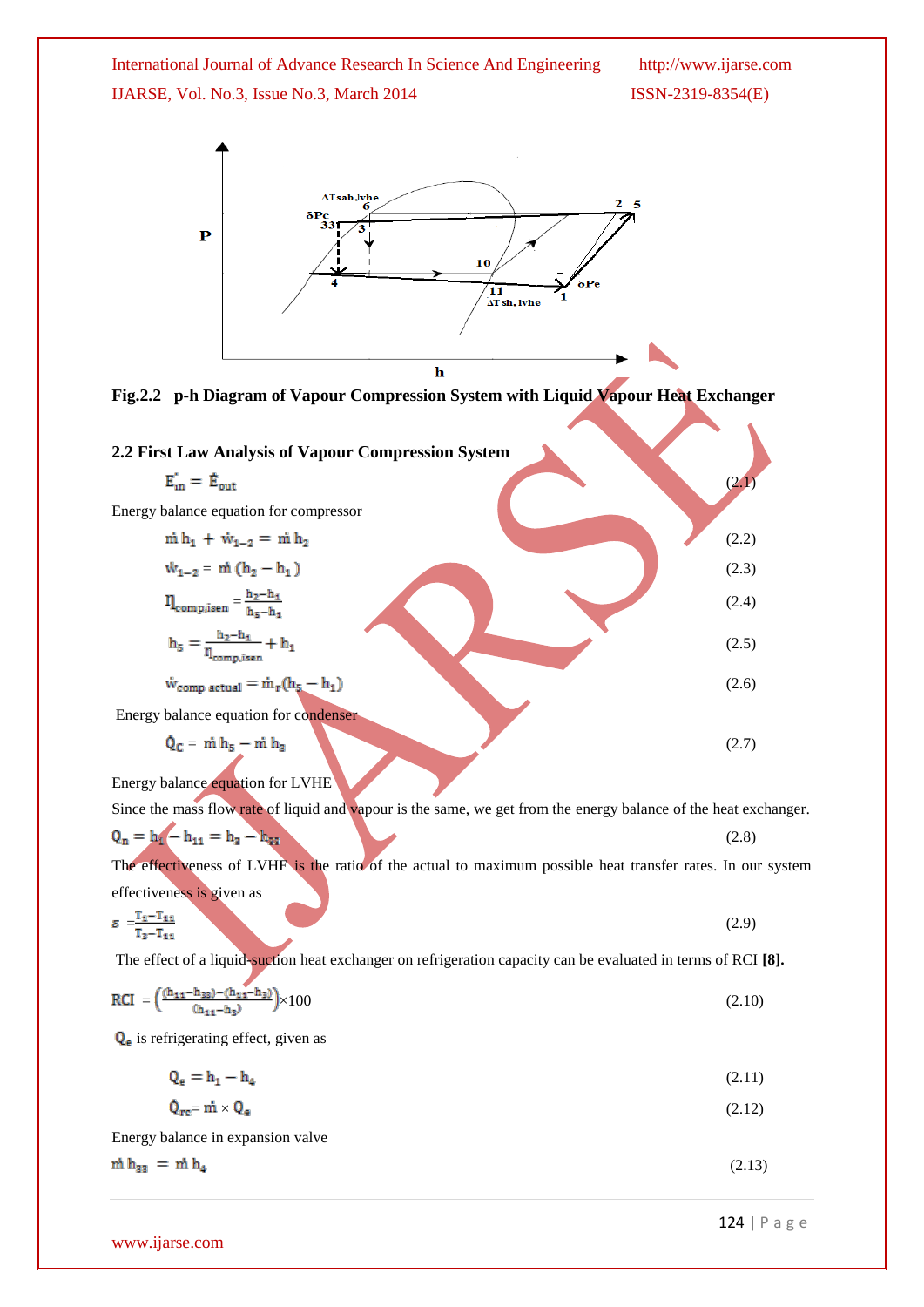Energy balance equation for evaporator

$$
\dot{m} h_4 + \dot{Q}_{rc} = \dot{m} h_{11} \tag{2.14}
$$

$$
\dot{\mathbf{Q}}_{\rm rc} = \dot{\mathbf{m}} \, \mathbf{h}_{11} - \dot{\mathbf{m}} \, \mathbf{h}_{4} \tag{2.15}
$$

Where,  $\dot{Q}_{rc}$  is refrigerating capacity,  $\eta_c$  is isentropic efficiency of compressor,  $\dot{w}_{comp}$  is work done by compressor.

The performance of vapour compression refrigeration system can be predicted in terms of coefficient of performance (COP),

| $COP =$                                                                                                                                                                                                 | (2.16) |
|---------------------------------------------------------------------------------------------------------------------------------------------------------------------------------------------------------|--------|
|                                                                                                                                                                                                         |        |
| 2.3 Second Law Analysis of Vapour Compression System                                                                                                                                                    |        |
| Assuming same assumption as in first law analysis                                                                                                                                                       |        |
| Exergy balance on a control volume gives                                                                                                                                                                |        |
| $\hat{E}x_{in} - \hat{E}x_{out} - \hat{E}x_{dest,in-out} = 0$                                                                                                                                           | (2.17) |
| Exergy balance equation for compressor                                                                                                                                                                  |        |
| $\hat{E}x_{dest,1-5} = \hat{E}x_{in} - \hat{E}x_{out}$                                                                                                                                                  | (2.18) |
| Exergy destruction in compressor gives                                                                                                                                                                  |        |
| $\text{Ex}_{\text{dest}}$ compressor = $\text{m}(T_0(S_5 - S_1))$                                                                                                                                       | (2.19) |
| Exergy balance in condenser gives                                                                                                                                                                       |        |
| $\dot{\mathtt{Ex}}_\mathtt{dest\;condenser} = \dot{=}\, \dot{m}(h_5 - T_0 \!\times\! \mathbb{S}_5) - \dot{m}(h_3 - T_0 \!\times\! \mathbb{S}_3)$                                                        | (2.20) |
| Exergy balance in expansion valve                                                                                                                                                                       |        |
| $\text{Ex}_{\text{dest }, 33-4}\ = \text{m}[\text{h}_{\text{12}}-\text{h}_{\text{4}}-\text{T}_0(\text{s}_{\text{33}}-\text{s}_{\text{4}})]$                                                             | (2.21) |
| Exergy balance in evaporator                                                                                                                                                                            |        |
| $\mathbf{E} \mathbf{x}_{\text{dest}, 4-11} = \mathbf{E} \mathbf{x}_4 - \mathbf{E} \mathbf{x}_{11} - \left[ -\mathbf{Q}_{\text{RC}} \left( 1 - \frac{\mathbf{T}_\text{P}}{\mathbf{T}_2} \right) \right]$ | (2.22) |
| Exergy balance in liquid vapour heat exchanger                                                                                                                                                          |        |
| $\text{Ex}_{\text{dest lvhe}} = \text{nti}((\text{h}_2 - \text{h}_{33} \text{ + h}_{\text{lu}} - \text{h}_1) - \text{T}_0(\text{s}_3 - \text{s}_{33} + \text{s}_1 - \text{s}_{11})$                     | (2.23) |
| Total exergy destruction in the system is                                                                                                                                                               |        |
| $\sum$ Ed <sub>1</sub> =ex <sub>dest comp + ex<sub>dest</sub> evap + ex<sub>dest cond</sub> + ex<sub>dest throttle valve</sub> + ex<sub>dest lvhe</sub></sub>                                           | (2.24) |
| The thermal exergy loss in a component is given by                                                                                                                                                      |        |

$$
\sum E L_{i} = Q_{I} \left( 1 - \frac{T_{0}}{T_{I}} \right) \tag{2.25}
$$

Where  $\overline{Q}_1$  is the heat rejected by the Ith component and  $T_1$  is the temperature at the boundary of the Ith component. Thermal exergy loss rate is related to external irreversibility which takes place because of temperature difference between the control volume and the immediate surroundings.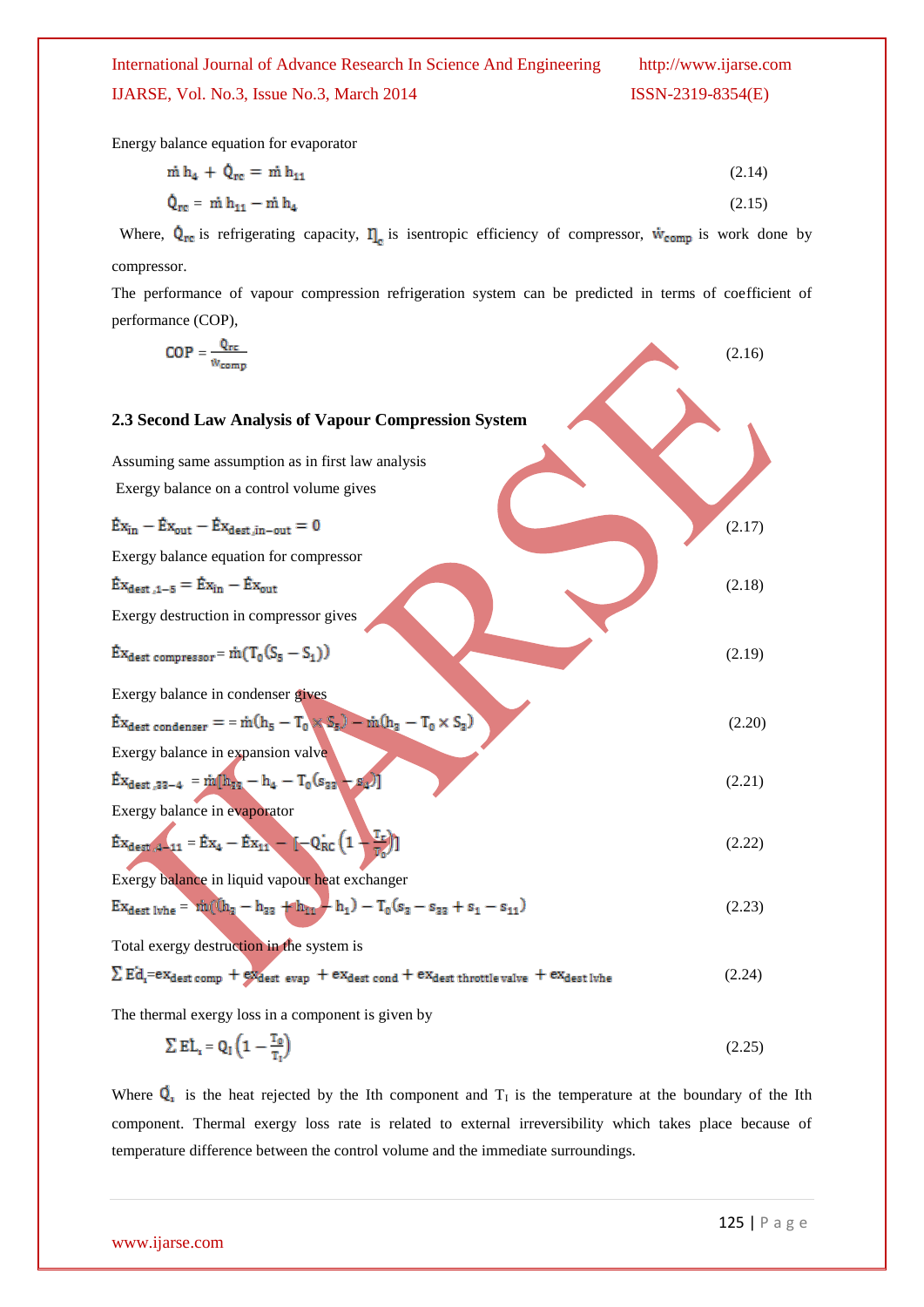Exergetic efficiency: In general case exergetic efficiency is defined as the ratio of exergy recovered to the exergy supplied.

$$
\eta_{ex} = \tfrac{\text{Every recovered}}{\text{Every supplied}}
$$

When we apply exergy rate balance in the system then, we get

$$
\mathbf{EF} = \mathbf{EP} + \sum \mathbf{ED}_1 + \sum \mathbf{EL}_1 \tag{2.26}
$$

 $EF$  = the exergy rate at which fuel is supplied, in actual vapour compression system it is equal to compressor work input  $W_c$ .

EP= the exergy rate of product, in case of vapour compression refrigeration system, the product is the exergy of the heat abstracted in to the evaporator from the space to be cooled at temperature  $T_{\text{th}}$ ,

$$
EP = Q_{rc}^{'} \left| \left( 1 - \frac{T_0}{T_r} \right) \right|
$$
\n
$$
\eta_{ex} = \frac{EP}{EF}
$$
\n
$$
\eta_{ex} = \frac{Q_{rc} \left| \left( 1 - \frac{T_0}{T_r} \right) \right|}{w_c}
$$
\nBoth the equation of exergetic efficiency will give the same result\nExercise 2.29\n(2.29)\n\nBoth the equation of exergetic efficiency as shown in equation below:

$$
EDR = \frac{1}{\eta_{\text{ex}}} - 1\tag{2.30}
$$

The present work is validated from the work of Arora and Kaushik, (2008) carried out theoretical analysis of vapour compression refrigeration system with R502, R404A and R507A.The present computational model developed for carrying out the energy and exergy analysis of the system using Engineering Equation Solver software (Klein and Alvarado, 2012). The present computational model system using the same assumptions and conditions give the same result as by Arora and Kaushik, (2008).

## **III RESULT AND DISCUSSIONS**

A computer program has been developed depending upon the requirements of engineering equation solver (EES)[9]. The equations are written in the equation window of EES in the FORTRAN LANGUAGE. Computational model developed for carrying out the energy and exergy analysis of the system using Engineering Equation Solver software (Klein and Alvarado, 2012) was solved to get the desired results

#### **3.1 Operating conditions assumed for analysis of R22 and its alternatives**

For thermodynamic analysis of vapour compression system with R22 and its eco-friendly alternatives following data is assumed listed below.

The input data assumed is given below:

- 1. Mass flow rate of refrigerant: 1kg/sec.
- 2. Degree of sub cooling of liquid refrigerant in LVHE  $(\Delta T_{sub.blue}: 5^{\circ}C)$ .
- 3. Isentropic efficiency of compressor  $(I_{\text{comm}})$ :75%.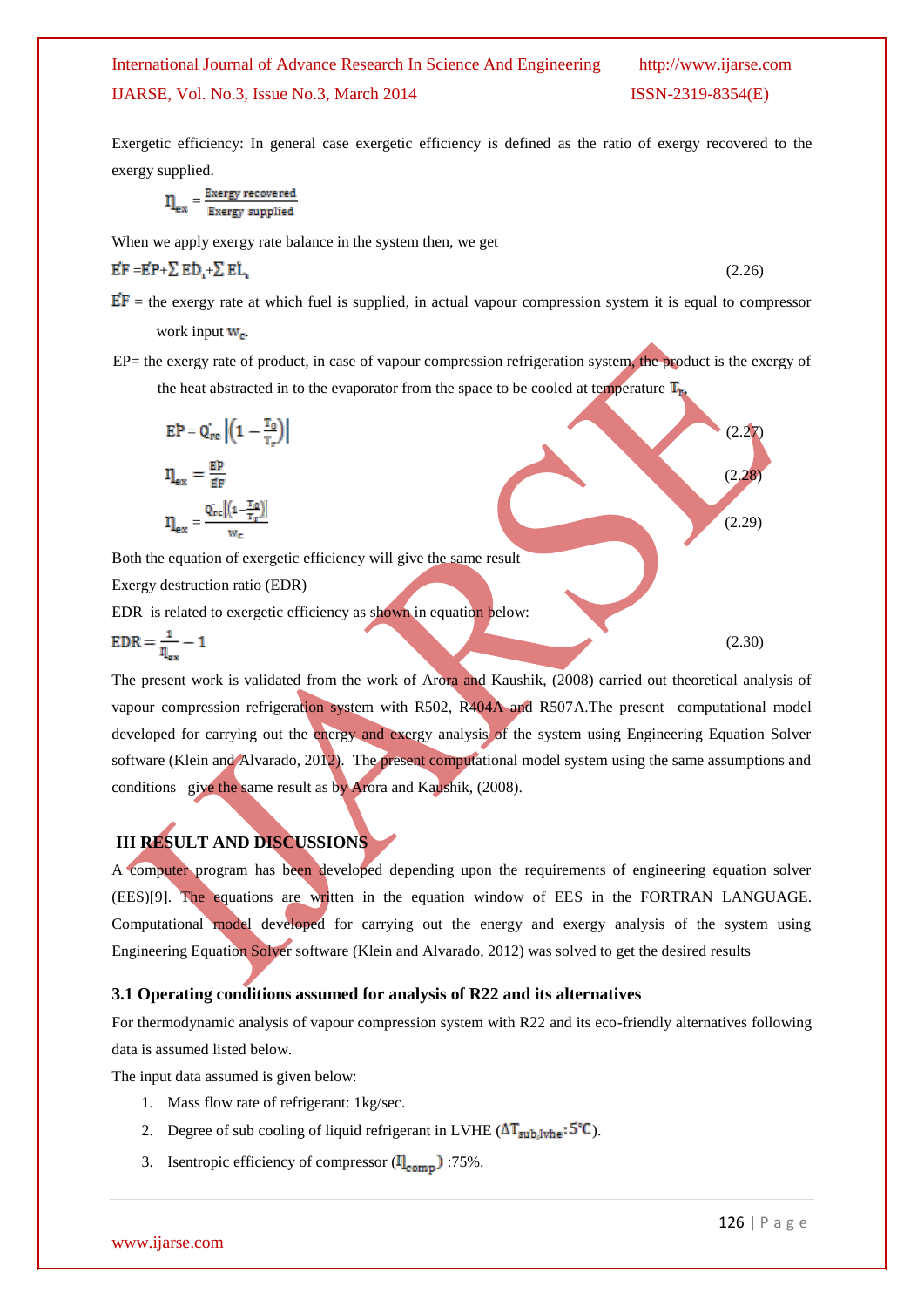- 4. Difference between evaporator and space temperature  $(T_R T_e)$ : 15  $\overline{C}$ .
- 5. Effectiveness of liquid vapour heat exchanger  $\varepsilon = 0.8$ .
- 6. Evaporator temperature -50 $^{\circ}$ C to 0 $^{\circ}$ C in steps of 5.
- 7. Condenser temperature: 40˚C.
- 8. Pressure drop in evaporator δP<sup>e</sup> : 20 kPa
- 9. Pressure drop in condenser  $\delta P_c$  10 kPa.
- 10. Dead state temperature  $(T_0) = 25$  °C.
- 11. It is presumed that pressure drop in liquid vapour heat exchanger (LVHE) is negligible.

#### **3.1.1 Effect of subcooling on relative capacity change index of system with different refrigerants**

Fig. 3.1 shows variation in RCI of system with of refrigerants R22, R407C and R410A for different values of AT<sub>subcooling</sub> ranging from 1° C to 10° C. The RCI value is the highest for R410A. R407C has the lowest value at  $\Delta T_{subcooling}$  of 1° C and R410A has highest value at  $\Delta T_{subcooling}$  10° C. For R410Apercentage change in refrigerating capacity value is greater than other two refrigerants. Liquid vapour heat exchanger is most beneficial for R410A.



## **Fig.3.1 Variation of RCI of Refrigerants with Degree of Subcooling**

#### **3.1.2 Effect of subcooling on relative capacity change index of system with different refrigerants**

For all three refrigerants with increase in evaporator temperature the COP increases as shown in Fig. 3.2. R22 has highest value of COP but the percentage increase in COP value is least among all three refrigerants. This result trend can be explained from the fact that with increase in evaporator temperature, the pressure ratio across the compressor reduces causing compressor work to reduce and cooling capacity increases because of increase in refrigerating effect. The combined effect of these two factors is to enhance the overall COP. R22 gives highest COP among all the refrigerants corresponding to condenser temperatures considered. R410A shows better COP than R407C at both temperature 50˚C and 40˚C.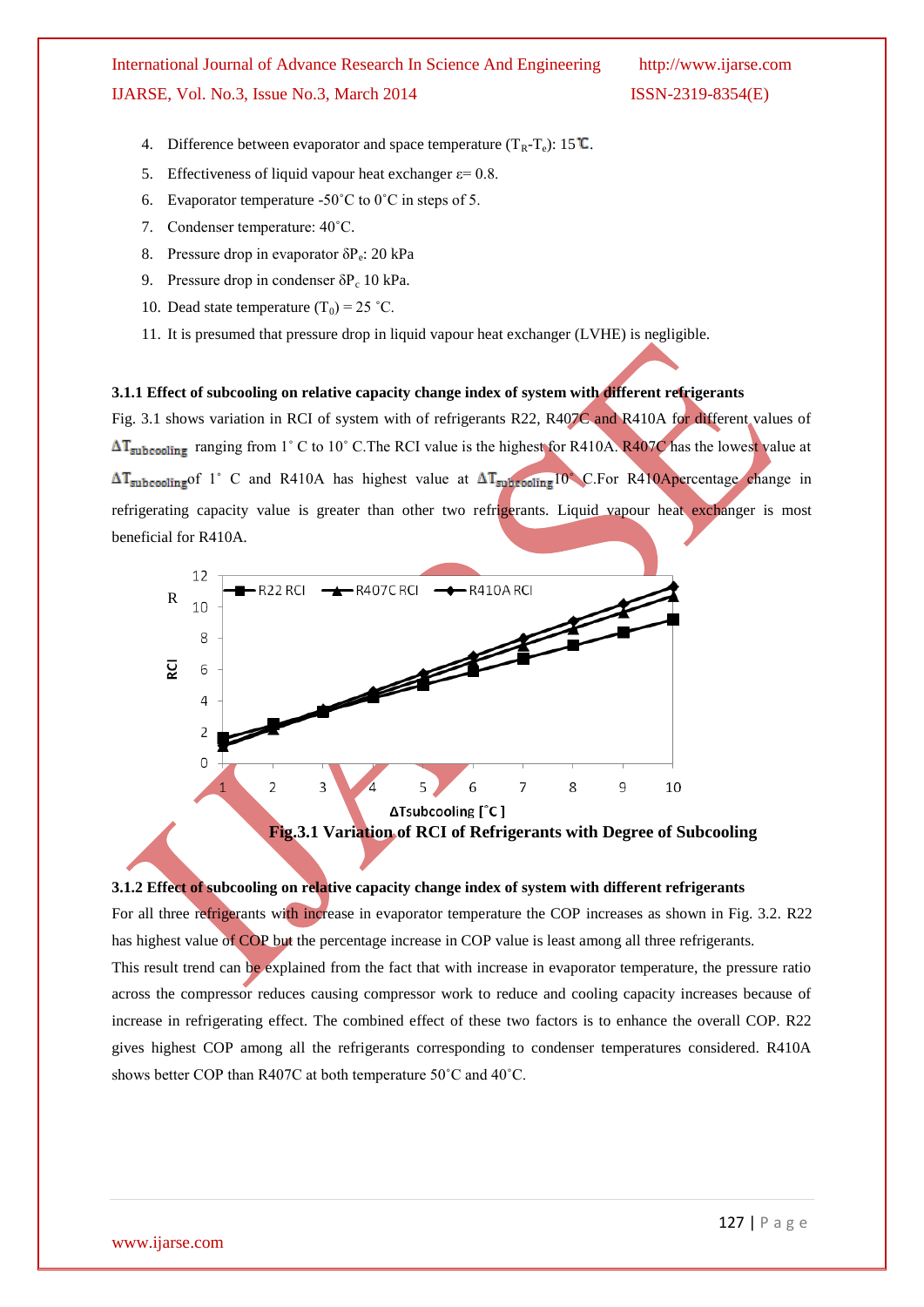



**Fig. 3.2** The variation of COP with evaporator temperature at  $T_c = 40^\circ C$ 

**3.1.3 Effect of Liquid Vapour Heat Exchanger Effectiveness on COP of the System**



## **Fig. 3.3 Variation in Value Of COP Of System With Different Refrigerants With Effectiveness Of LVHE**

Fig. 3.3 shows the variation in COP with effectiveness of liquid vapour heat exchanger. For all three refrigerants, the value of COP decreases with increase in effectiveness of the LVHE. The percentage decrease in value of  $COP$  for R22, R407C and R410A are 15.49%, 15.302% and 18.57 % respectively.

This trend of results can be explained from the fact that with the increase in effectiveness of liquid vapour heat exchanger, first there is increase in degree of subcooling, consequently specific refrigerating effect increases causing cooling capacity to increase. Second there is superheating of suction vapour which causes isentropic compression to happen along the isentropic having reduced slope and thus increase in compressor work is observed. The positive effect of increase in cooling capacity is heavily negated by increase in compressor work hence combined effect is such that it causes a decrease in COP of the overall system .

#### **3.1.4 Effect of Evaporator Temperature on exergetic efficiency and EDR of the System**

At condenser temperature 40˚C, exergetic efficiency first increases, reaches maximum and then decreases with increase in evaporator temperature. This trend is based on two parameters; first one is exergy of cooling effect, i.e.  $Q_{\text{rc}} \left(1 - \frac{T_0}{T_P}\right)$  and the other compressor work. At condenser temperature of 40°C  $Q_{\text{rc}}$  and compressor work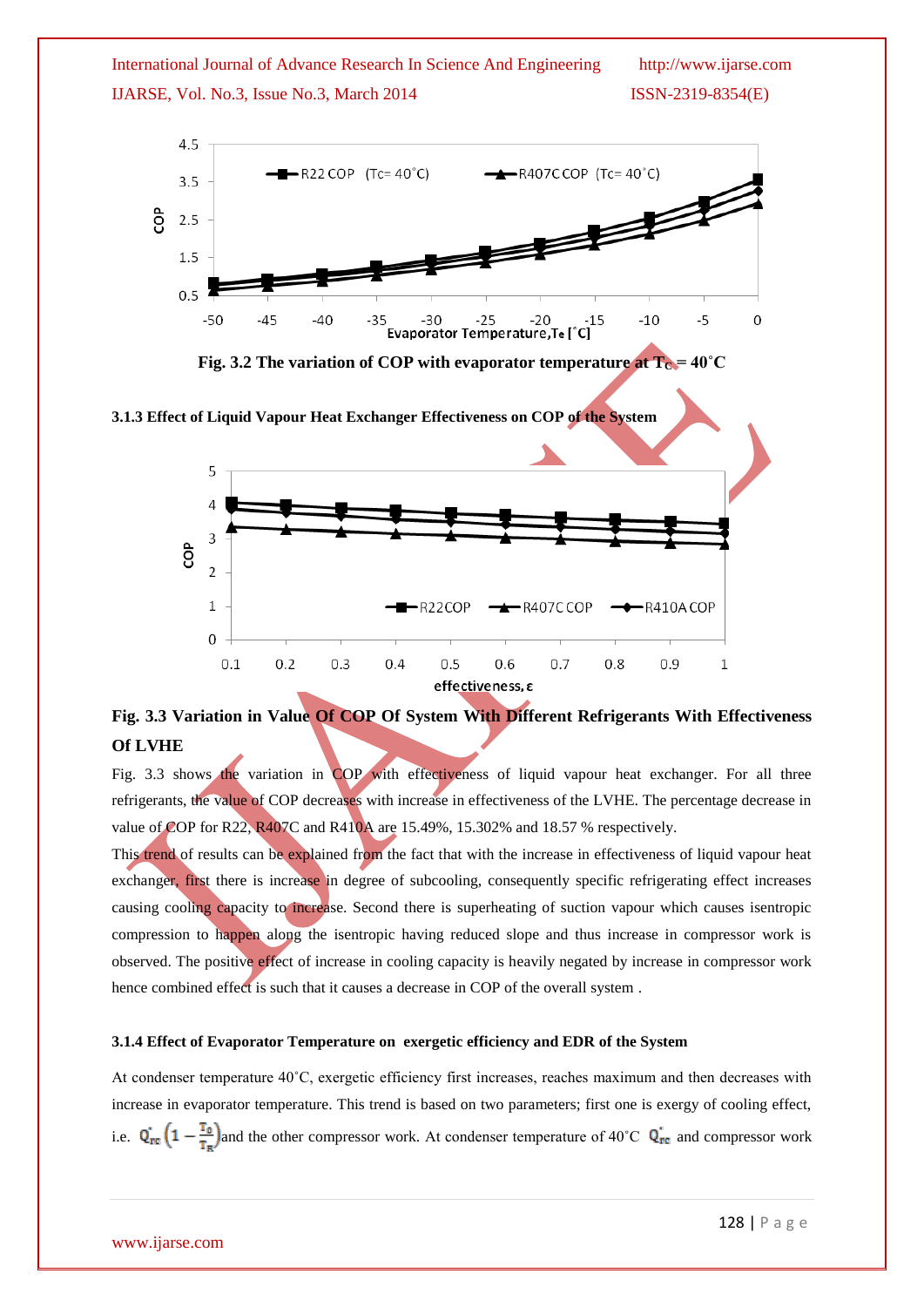is dominant over  $\left(1-\frac{T_0}{T_P}\right)$  and there is rise in exergetic efficiency at evaporator temperature equal to -30°C. At this condenser temperature (40°C) optimum evaporator temperature range is from -30°C to -35°C where exergetic efficiency is the highest. At the same time since EDR is inversely proportional to exergetic efficiency, it shows reverse trend. Hence the optimum temperature range for evaporator at this condenser temperature is -30 to  $-35$   $\degree$ C



**Fig. 3.4 Effect of Evaporator Temperature on Exergetic Efficiency and EDR of the System.**

**3.1.5 Effect of dead state temperature on exergetic efficiency and EDR of the system**





With increase in dead state temperature, term  $\left(1 - \frac{T_0}{T_1}\right)$  increases while cooling capacity and compressor work remain constant and thus exergetic efficiency increases and EDR reduces. This is justified as exergetic efficiency is inversely proportional to EDR .For a fixed condenser temperature, the increase in dead state temperature causes the irreversibility (due to finite temperature difference) to decrease and hence EDR reduces and exergetic efficiency increases. R407C have lower value of exergetic efficiency and higher value of EDR from both R22 and 410A.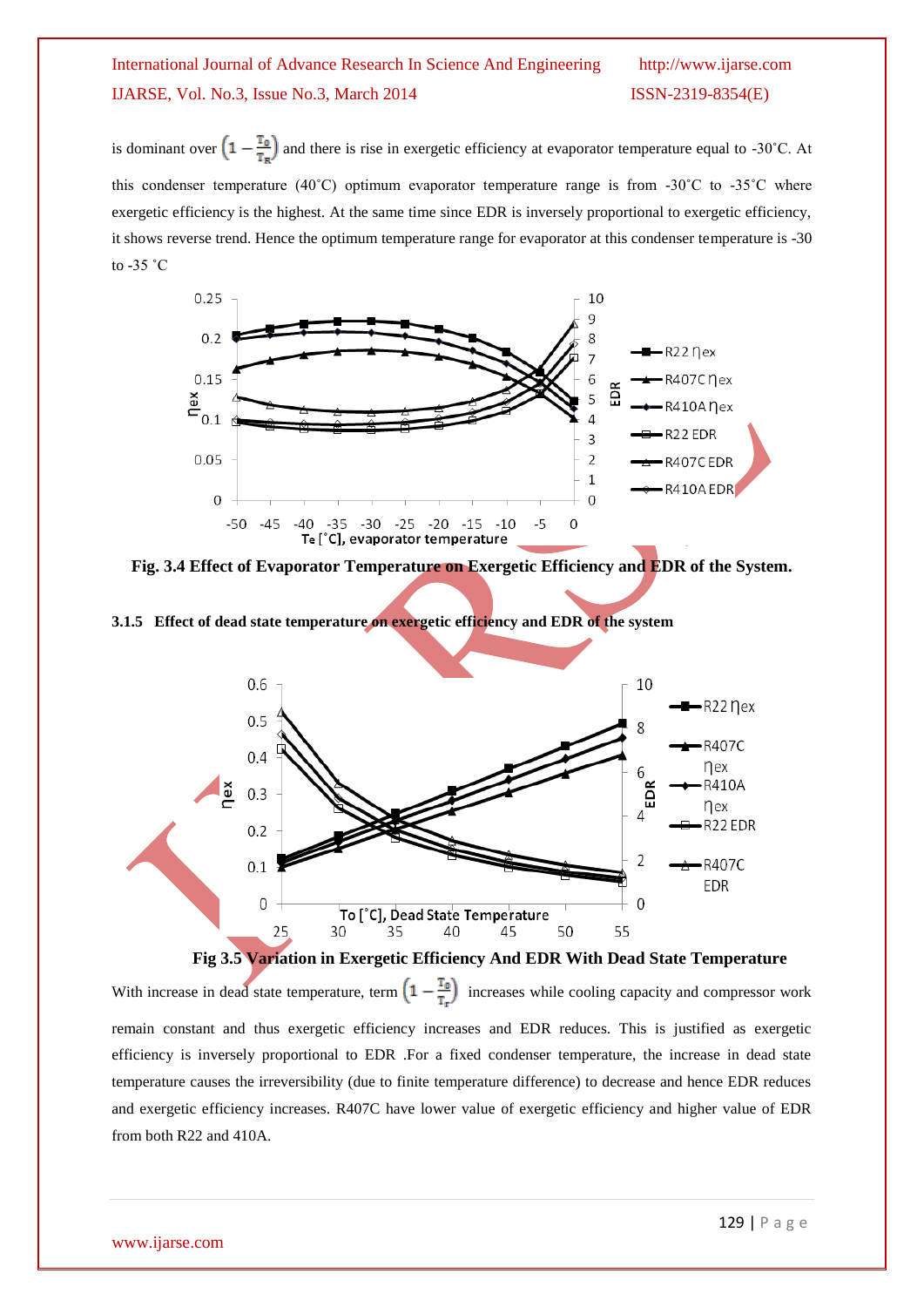## **3.1.6 The variation in exergetic efficiency of the system with effectiveness of liquid vapour heat exchanger.**

Fig. 3.6 shows the variation in exergetic efficiency of the system with effectiveness of liquid vapour heat exchanger. For all three refrigerants, the value of exergetic efficiency for system decreases with increase in effectiveness of the liquid vapour heat exchanger.

This trend of results can be explained from the fact that with the increase in effectiveness of liquid-vapour heat exchanger, first there is increase in degree of subcooling, consequently specific refrigerating effect increases causing cooling capacity to increase, second there is superheating of suction vapour which causes isentropic compression to happen along the isentropes having reduced slope and thus increase in compressor work is observed. The positive effect of increase in cooling capacity is heavily negated by increase in compressor work.



## **Fig. 3.6 Variation in Exergetic Efficiency of the System with Effectiveness of Liquid Vapour Heat Exchanger**

The cooling effect  $Q_{\text{rc}}\left(1-\frac{T_0}{T_1}\right)$  also has slightly increased in its value, because  $\left(1-\frac{T_0}{T_1}\right)$  has no effect of effectiveness, and remain constant. The exergetic efficiency by ratio of cooling effect divides by compressor work of the system. The denominator term has large increase in value than the numerator term  $Q_{re} (1 - \frac{T_0}{T_0})$ when the effectiveness of the LVHE is increases, hence exergetic efficiency decrease. At the same time since EDR is inversely proportional to exergetic efficiency, it increases with effectiveness.

## **3.1.6 Variation in the exergetic efficiency of the system with and without pressure drops in the evaporator and condenser**

Fig. 3.7 shows the variation in exergetic efficiency of system with and without pressure drops in evaporator and condenser. R22 is the most affected by pressure drops. The percentage decrease in value of exergetic efficiency is the highest for R22 (4.037%). R410A is the least effected by pressure drops. The percentage decrease in value of exergetic efficiency is the lowest for R410A (2.47%).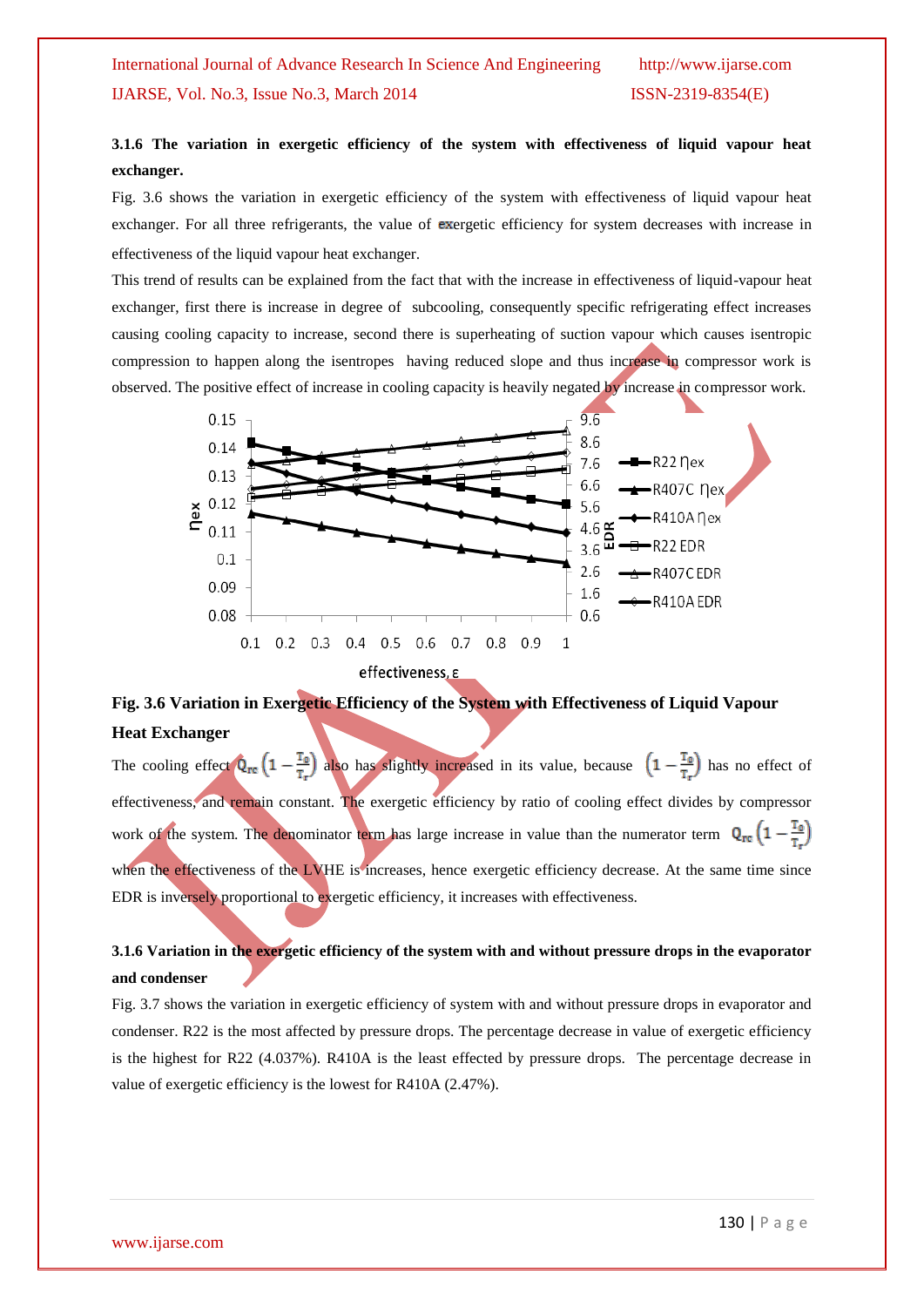



**Fig 3.7 Variation in the Exergetic Efficiency of the System with and Without Pressure Drops In the Evaporator and Condenser**

#### **IV CONCLUSION**

- 1. The COP of system is the highest for R22.In the descending order of COP v these refrigerants can be arranged as R22, R410A and R407C. The RCI value is the highest for R410A at evaporator temperature 0˚C. In the descending order of RCI these refrigerants can be arranged as R410A, R407C and R22. It is concluded that LVHE is most beneficial for R410A.
- 2. At fixed condenser temperature of 40°C, evaporator temperature has been varied from -50°C to 0°C. All three refrigerants show highest value of exergetic efficiency of system individually, at evaporator temperature ranging from -35 to -30˚C. It is concluded that this range is the optimum evaporator temperature range for system while using these refrigerants. The exergetic efficiency of system for R22 is the highest. The EDR value is the lowest at optimum evaporator temperature range. In the descending order of exergetic efficiency these refrigerants can be arranged as R22, R410A and R407C.
- 3. The increase in dead state temperature has positive effect on the exergetic efficiency of system. R22 shows higher value of exergetic efficiency than R410A and R407C. R407C has lowest value of exergetic efficiency of all three refrigerants.

Performance of R22 is the most affected by pressure drops in evaporator and condenser.

It is concluded that performance wise R407C and R410A performance are poorer than R22. But at after higher degree of subcooling, performance of R410A improves. Performance of R410A is better than that R407C as evident from the results of thermodynamic analysis is based on both first and second law of thermodynamics.

#### **REFERENCES**

**[1]** Calm.J.M and Domanski.P.A . R22 replacement*. ASHARE Journal.2004*. 46(8): 29-39

**[2 ]** Yumrutas .R., Kunduz, M and Kanoglu, M**..** Exergy analysis of vapor compression refrigeration systems*. Journal of Exergy*. 2002. 2:266-272.

**[3]** Greco, A. and Aprea, C. An exergetic analysis of R22 substitution. *International journal of applied thermal engineering.* 2002. 22 1455–1469.